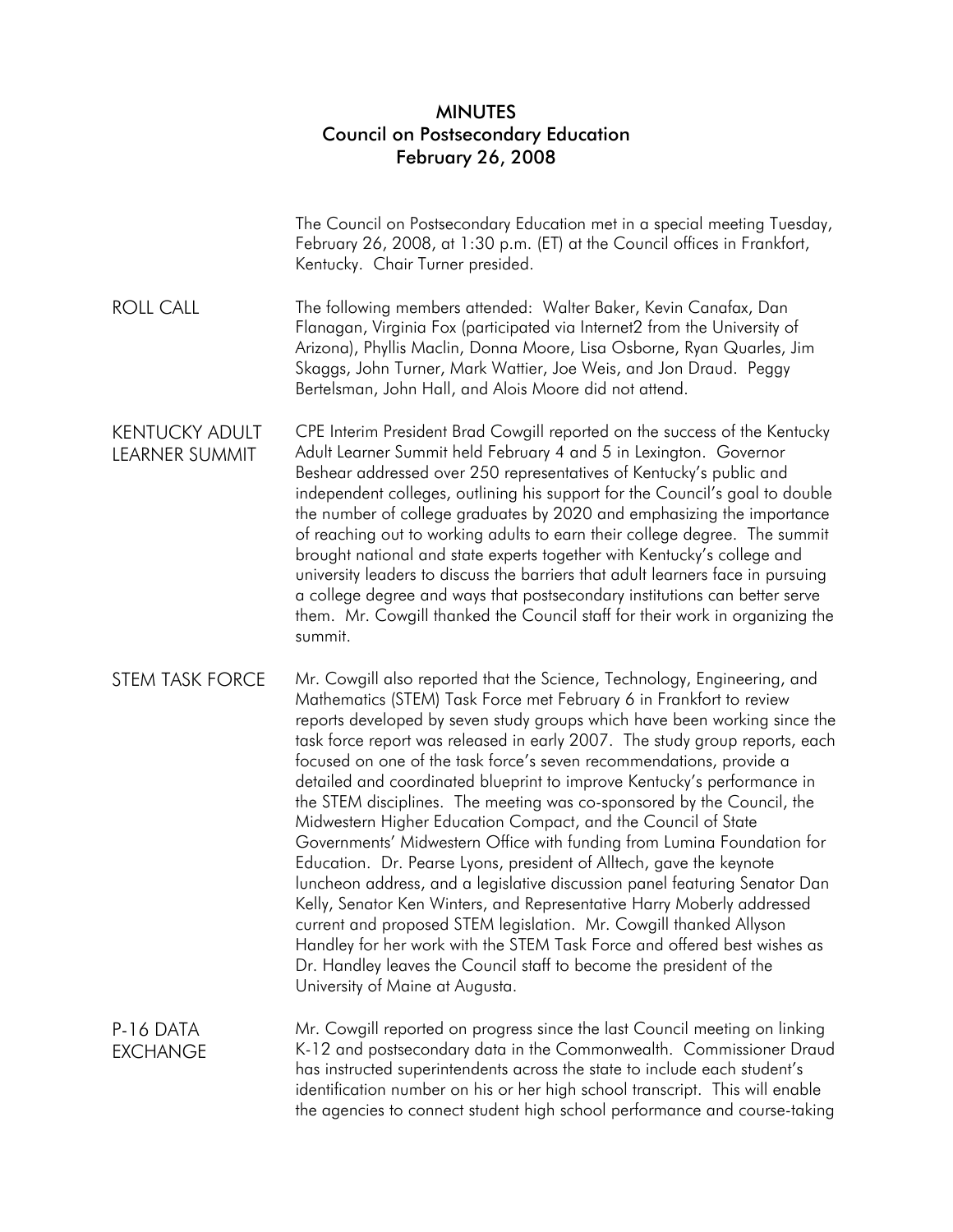patterns with postsecondary performance and is a crucial first step in developing P-20 data and research capacity.

COLLEGE PRICE AND FINANCIAL AID

The Council heard a presentation on college price and student financial aid, which showed that while postsecondary education is a more productive investment than ever before, tuition and other college costs have grown more rapidly than family income. This trend creates concerns about college access for low-income families and increasing levels of student debt. The presentation, an update of the Council's 2005 affordability study conducted by JBL Associates, Inc., also showed that the Kentucky Educational Excellence Scholarship (KEES) and institutional aid are major funding sources for students of all financial means. This finding emphasizes the importance of sustained funding for these programs, as funding cuts would impact students similarly to a tuition increase.

The data presentation was followed by a discussion of financial aid trends and potential policy implications with national expert Dr. Sandy Baum. Dr. Baum is the senior policy analyst for student aid and postsecondary education finance at The College Board and professor of economics at Skidmore College in Sarasota Springs, New York. At The College Board, Dr. Baum produces the annual Trends in Student Aid, Trends in College Pricing, and Education Pays publications.

Ed Cunningham and Jo Carole Ellis with the Kentucky Higher Education Assistance Authority provided an overview of current issues relating to the state's grant, scholarship, and loan programs and the implications for students should state and federal funding for these programs not be sustained.

Representatives of some of the institutions provided information on the impact of student financial aid programs introduced during the 2007-08 tuition approval process. The institutions were asked to provide this information to help inform the Council's discussions of college price, financial aid, and tuition policy.

TUITION POLICY AND PROCESS

RECOMMENDATION: The staff recommends that the Council approve the 2008-09 tuition policy and the 2008-09 tuition and mandatory fee proposal.

John Hayek with the Council staff said that over the past several months the Council staff has worked to broaden the scope of the 2006-08 tuition policy to include additional objectives such as productive use of resources, recognition of the shared benefits of higher education to the state and individuals, and shared responsibility for funding. In addition, the Council staff created a tuition proposal that consolidates data and information requested in the past which is intended to provide a better understanding of the sources and uses of tuition revenue generated from proposed increases in tuition and fee rates. In 2006-08, the Council staff developed a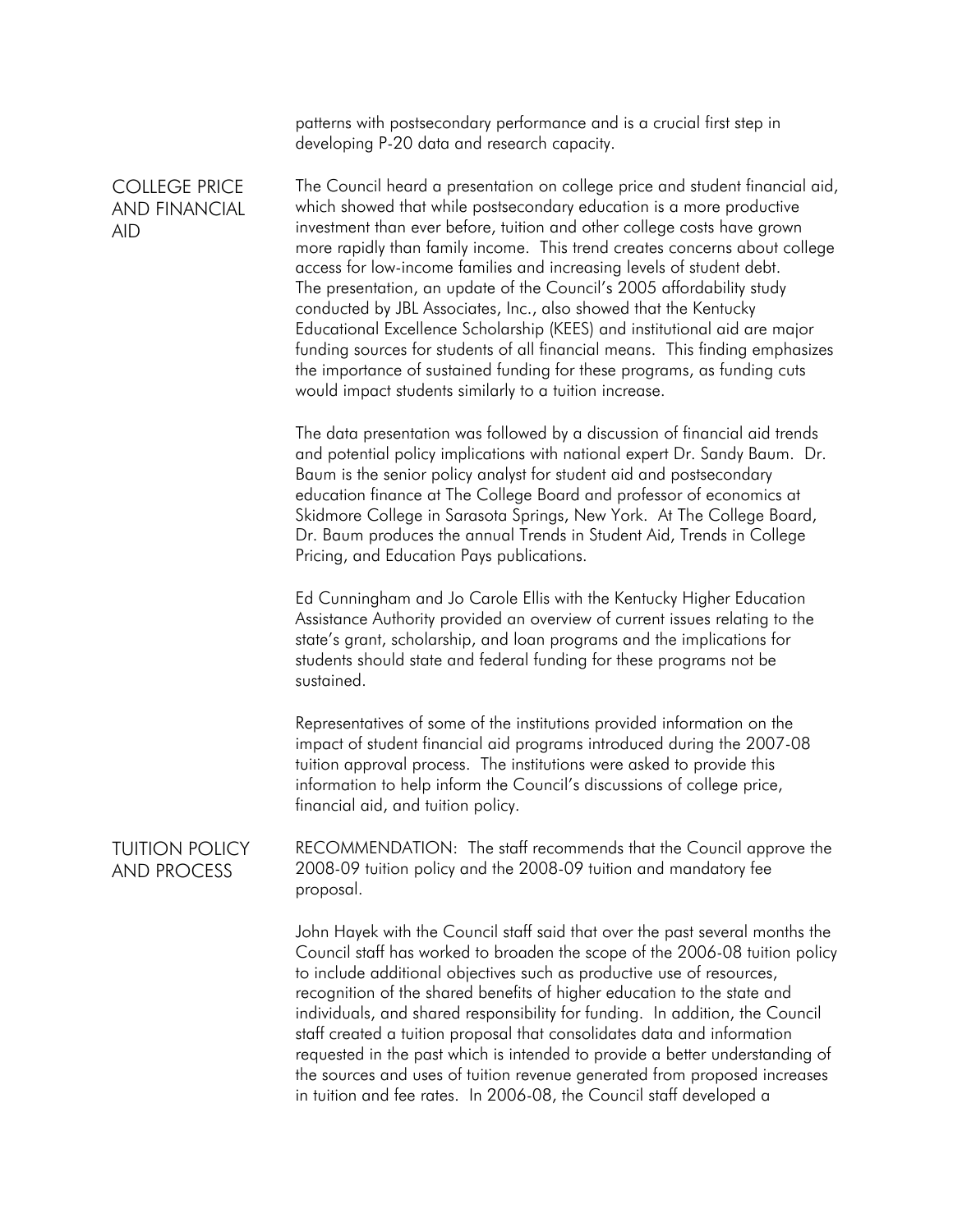Technical Guide for 2006-08 Tuition and Fee Parameters, which established maximum parameters for tuition and fee charges based upon various funding adequacy and affordability indicators. Due to increased uncertainty regarding the level of state General Fund appropriations for 2008-10, and in recognition of the state's austere budgetary environment, the staff did not include parameters in the 2008-09 tuition policy. Instead, public postsecondary tuition and fee charges for 2008-09 will be established through a tuition proposal, hearing, and approval process involving the institutions and the Council. Information and data provided by the institutions using the tuition proposal will be used by the Council staff and Council members to evaluate tuition rate increases. Institutions will present information from the proposal at institutional tuition hearings. Following the hearings and a review of the proposals, the Council will then take action on 2008-09 tuition rates.

MOTION: Mr. Quarles moved that the recommendation be approved. Mr. Weis seconded the motion.

VOTE: The motion passed.

DOCTORATES IN EDUCATIONAL LEADERSHIP

RECOMMENDATION: The staff recommends the approval of the proposals from Eastern Kentucky University, Northern Kentucky University, and Western Kentucky University to offer an Ed.D. in Educational Leadership contingent upon the following:

- (1) The submission of a report to the Council by October 1, 2008, outlining the details of the seamless transfer articulation agreements among the universities as referenced in the Collaborative Efforts in Offering the Ed.D. in Educational Leadership Memorandum of Understanding included in the proposals. This report will be considered for acceptance by the Council at its November 2008 meeting.
- (2) Successful annual reviews of progress conducted by the external review committee that show commitment to meeting the recommendations included in the review committee's executive summary, and in the review committee's evaluations of each individual proposal. In addition, a full review at the end of three years will be conducted of all public university Ed.D. programs to ensure the viability, sustainability, and effectiveness of the programs.
- (3) Evidence in the annual reviews that each program is on track to be financially self-sufficient by the time it is fully implemented. EKU indicates its program will be fully implemented by year five. NKU indicates self-sufficiency by year three. WKU indicates that its program will be fully implemented by year five.
- (4) The Council directs each institution granting an Ed.D. to collect and to report annually to the Council staff information on the placement of all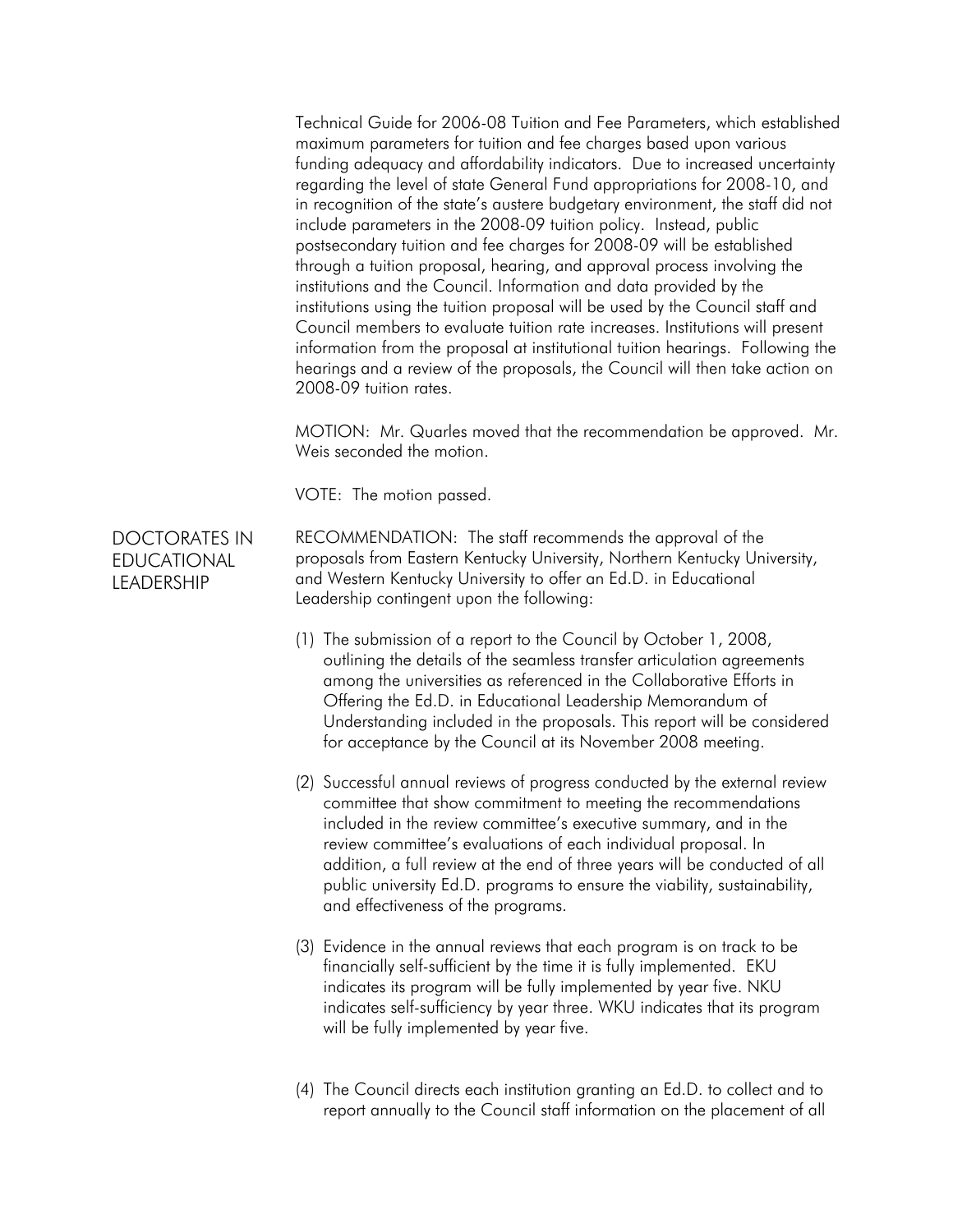its graduates. The Council also directs each institution awarding an Ed.D. to evaluate whether these educational leaders have helped to improve student achievement in Kentucky. Finally, the Council directs the Council staff to incorporate information from these institutional reports in reports to the Council (e.g., the High School Feedback Report) and to the legislature (e.g., the annual accountability report).

In July 2007, the Council approved a set of comprehensive and rigorous criteria for the review of proposals for doctoral degrees in educational leadership at Kentucky's comprehensive universities. These criteria were the culmination of two years of reflection and study on how the comprehensive universities could expand their offerings in the area of educational leadership to have a positive impact on P-12 student achievement and the economy in their regions.

As directed in that action, the Council staff formed an external review committee to evaluate the proposals in three areas: program design, program content, and capacity. The review committee conducted interviews with representatives from each campus and found that all of the proposed programs stress regional stewardship and focus on improving student achievement and the economy in their areas of geographic responsibility. They are all focused on the long-term strengthening of the workforce through improvements in the educational system at all levels. The initial resources invested in these programs are investments in the future of the regions. In particular, EKU plans to focus on rural leadership issues; NKU emphasizes the role of the Ed.D. in the implementation of its regional strategic plan, Vision 2015; and WKU focuses on the university taking greater responsibility for P-12 student achievement in its region.

The review committee indicated that all three programs show great promise for the future of programs in educational leadership in Kentucky. The proposed programs embrace new and nontraditional ways of preparing instructional leaders and are aligned with the work of the Education Professional Standards Board's Education Leadership Redesign Task Force created by the 2006 General Assembly in House Joint Resolution 14. Along with the recommendations that apply to each proposed program, the review committee made several recommendations specific to each institution. These items must be addressed as part of the annual reviews conducted per the contingent approval of the programs. In addition, at the conclusion of the three-year review, the Council may ask the institutions to provide an assessment of the impact of their new graduates on the performance of the schools in which they serve.

The intensive and rigorous process has resulted in three proposed programs that address the needs of the proposing institutions' respective regions, as well as the needs of Kentucky as a whole. While the programs will be expected to show progress in transferability and sustainability, the institutions have made a diligent and committed effort to address the issues of concern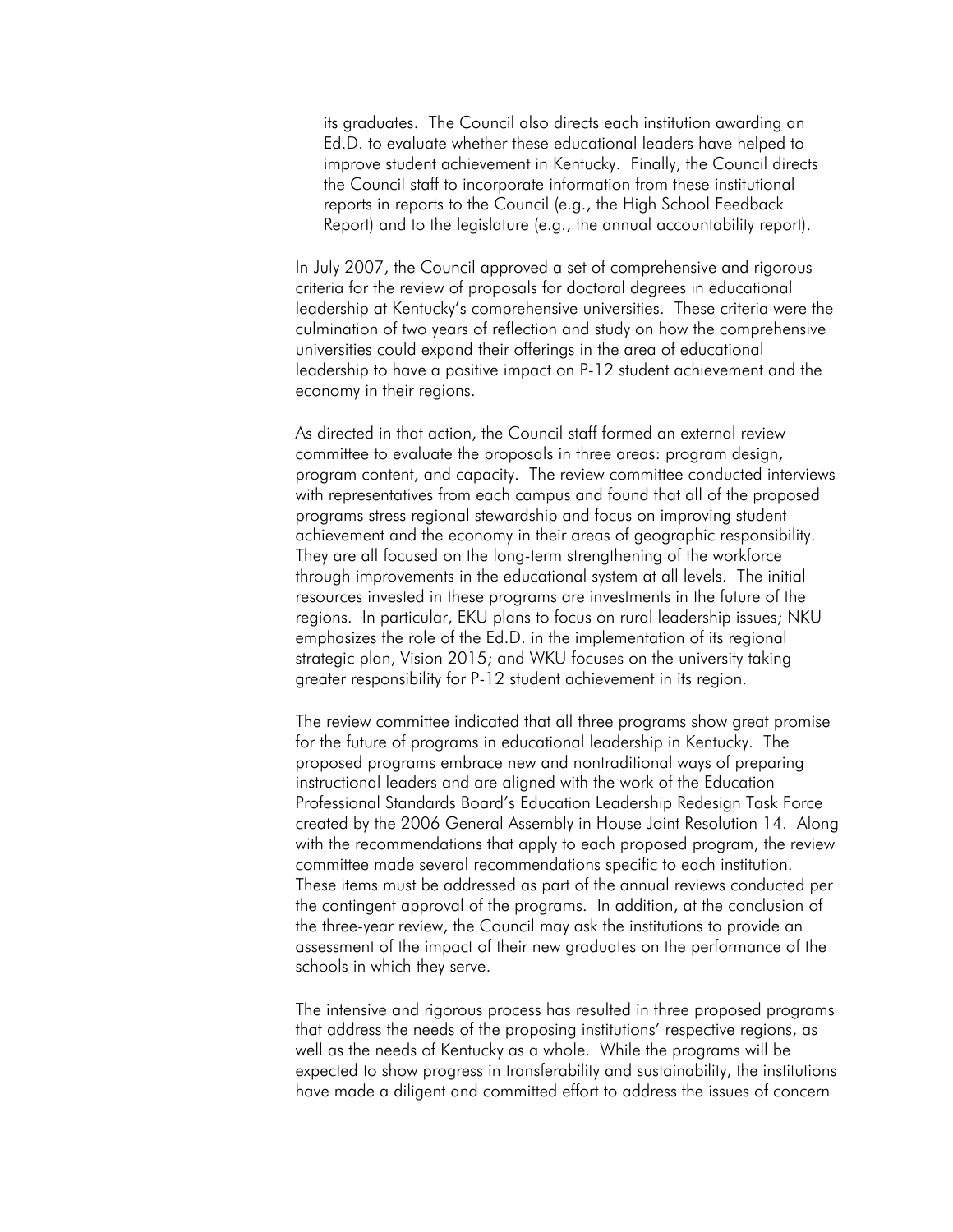expressed by the Council throughout the process. The institutions have indicated that given the priority they have placed on these programs they can, even in the current difficult financial climate, reallocate funds to support the launch of the programs. NKU President Jim Votruba thanked the Council and the staff for developing the process for offering these programs. He said that once again Kentucky is in a position to provide national leadership in this area. MOTION: Dr. Wattier moved that the recommendation be approved. Ms. Maclin seconded the motion. VOTE: The motion passed. NEW PROGRAMS RECOMMENDATION: The staff recommends that the Council approve the Bachelor of Arts in Mass Communication and Journalism (CIP 09.0499) proposed by Kentucky State University. MOTION: Ms. Maclin moved that the recommendation be approved. Mr. Quarles seconded the motion. Mr. Baker encouraged KSU to work collaboratively with WKU since WKU's journalism program is nationally recognized. VOTE: The motion passed. BAKER RESIGNATION Mr. Baker resigned from the Council due to the statutory requirement for Council membership to have proportional representation of the two leading political parties. Mr. Baker said that he appreciates the opportunity which two governors have given him to serve on the Council. He said that over the past decade the Council has shared in the satisfaction of putting Kentucky on the cutting edge of postsecondary education reform. He said that the maintenance of these advances shall constitute the challenge for the coming years. Mr. Baker's resignation was effective February 28, 2008. Mr. Turner read a resolution recognizing Mr. Baker's 40 years of public service to the Commonwealth. MOTION: Mr. Quarles moved that the resolution be accepted. Ms. Fox seconded the motion. VOTE: The motion passed. **FUNDING** RESOLUTION Mr. Turner read a resolution that calls for the General Assembly and the Governor to identify sufficient revenue sources to resolve state budget deficits. Under the current proposed budget, the postsecondary and adult education system is facing a 12 percent budget reduction, in addition to the